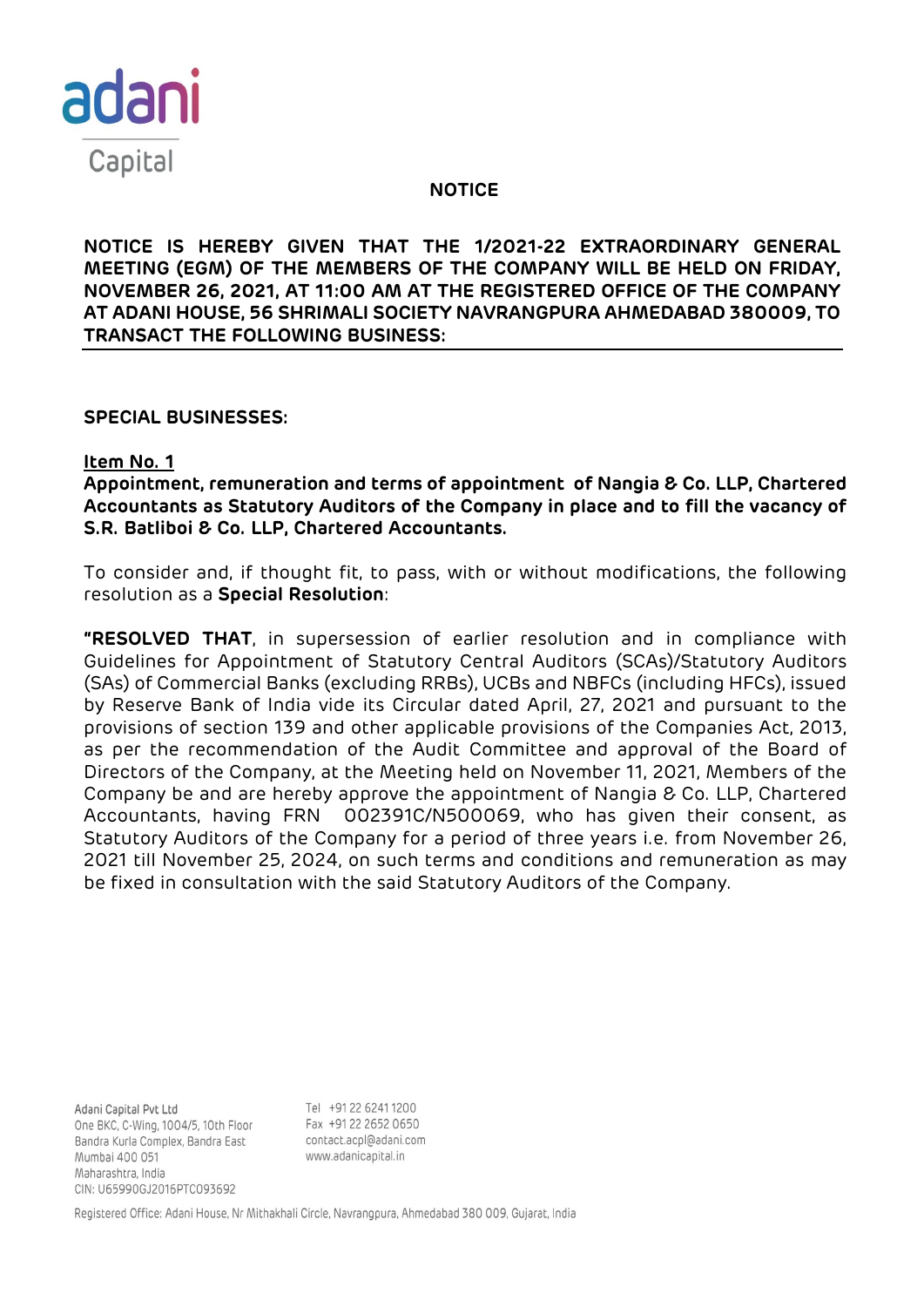

# **Item No. 2 Raising of Funds Through Various Modes**

To consider and, if thought fit, to pass, with or without modifications, the following resolution as a **Special Resolution**:

**"RESOLVED THAT,** pursuant to the provisions of section 42 & 71 and all other applicable provisions, if any of the Companies Act, 2013, and all other applicable provisions, if any of the Companies Act, 2013, read with the Companies (Share Capital and Debentures) Rules, 2014, and Companies (Prospectus and Allotment of Securities) Rules, 2014, (including any amendment(s), statutory modification(s) or re-enactment(s) thereof), (Hereinafter referred as "Companies Act" ), Master direction of Reserve Bank of India for Non-Banking Financial Company dated September 01, 2016, as amended, Foreign Exchange Management (Borrowing and Lending) Regulations, 2018 , Master Direction - External Commercial Borrowings, Trade Credits and Structured Obligations dated March 26, 2019, as amended, Reserve Bank of India-Master Circular- Prudential Norms on Capital Adequacy, provisions of Regulations and Guidelines made by Securities and Exchange Board of India (as may be applicable) and other applicable law(s) for the time being in force or as amended and any modification, variation or re-enactment thereof for the time being in force, approval of the Members of the Company be and is hereby given to raise the funds from various categories of Lenders and/or Investors inter-alia including Corporates, Mutual Funds, Banks including Foreign branches / subsidiaries of Indian Banks, FPIs, pension funds, HNIs, multilateral and regional financial lenders, and other person or entities, as may be permissible under the applicable law(s), as per the following details:

- 1. Issuance of secured or unsecured, senior or subordinated, listed or unlisted, rated or unrated, coupon bearing or zero coupon, callable or non-callable, vanilla or structured, redeemable, taxable, cumulative or non-cumulative, Non-Convertible Debentures (NCDs), Bonds (Hereinafter referred to as "Debentures" or "Debt Securities");
- 2. Commercial Papers;
- 3. External Commercial Borrowings;

Within the aggregate borrowing limit of Rs. 3,000 crores, including the Borrowings/Facilities from Banks and Financial Institutions in form of Term Loan or Working Capital Loan, in one or more tranches, within one year from the date of this EGM.

Adani Capital Pvt Ltd Tel +91 22 6241 1200 One BKC, C-Wing, 1004/5, 10th Floor Fax +91 22 2652 0650 Bandra Kurla Complex, Bandra East contact.acpl@adani.com www.adanicapital.in Mumbai 400 051 Maharashtra, India CIN: U65990GJ2016PTC093692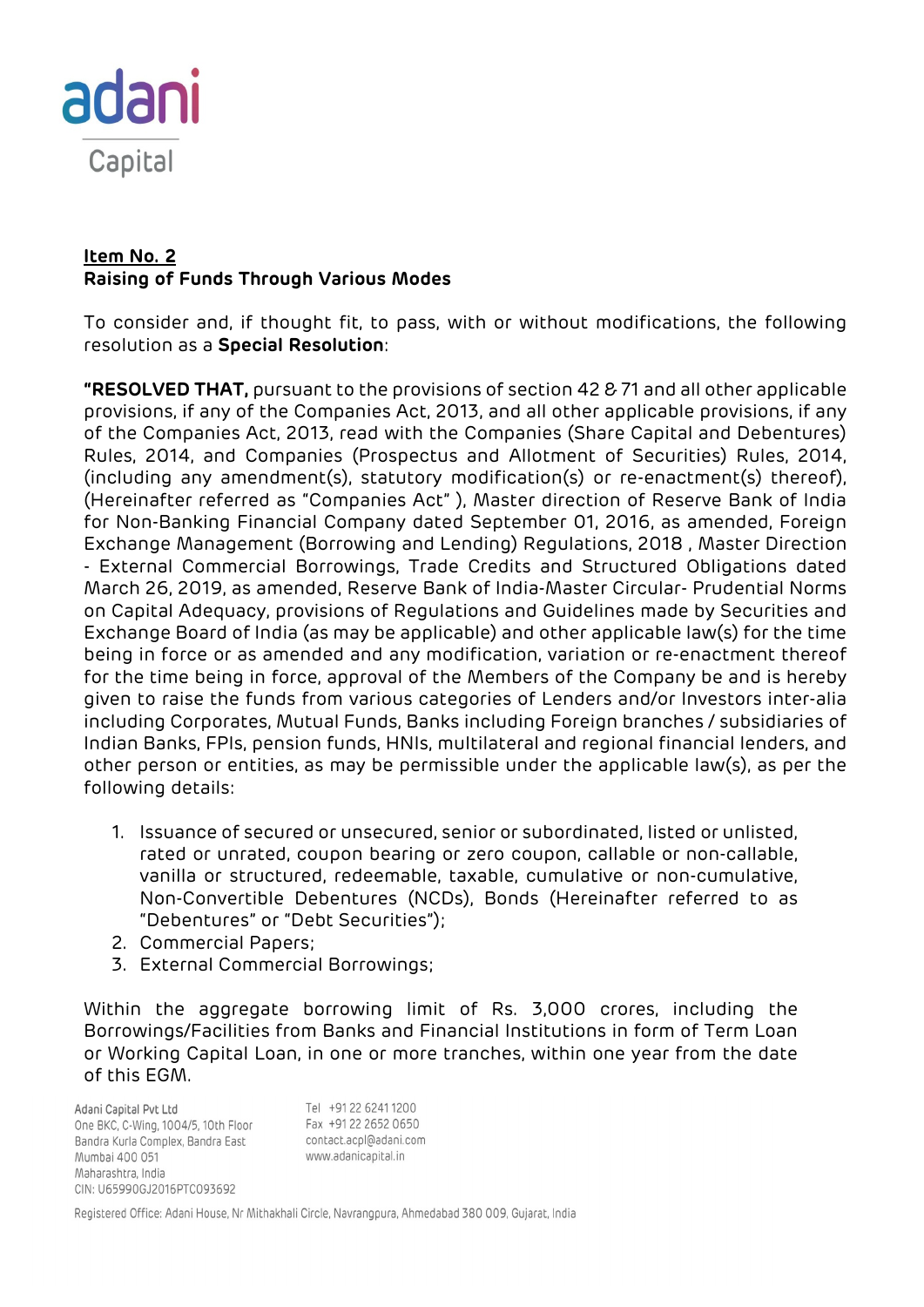

**RESOLVED FURTHER THAT,** the Board of Directors of the Company (including any Committee(s) constituted/ to be constituted by the Board, from time to time to exercise its powers conferred by this resolution thereof), be and is hereby authorised to do all such acts, deeds, matters and things and to execute all such agreements, documents, instruments, applications etc. as may be required, with power to settle all questions, difficulties or doubts that may arise in regard to the aforesaid Resolution as it may in its sole discretion deem fit and to delegate all or any of its powers herein conferred to any of the Directors and/or Officers of the Company, to give effect to this Resolution."

### **For and on behalf of the Board**

Sd/- Jitendra Chaturvedi Company Secretary & Compliance Officer

Place: Mumbai Date: November 19, 2021

Adani Capital Pvt Ltd One BKC, C-Wing, 1004/5, 10th Floor Bandra Kurla Complex, Bandra East Mumbai 400 051 Maharashtra, India CIN: U65990GJ2016PTC093692

Tel +91 22 6241 1200 Fax +91 22 2652 0650 contact.acpl@adani.com www.adanicapital.in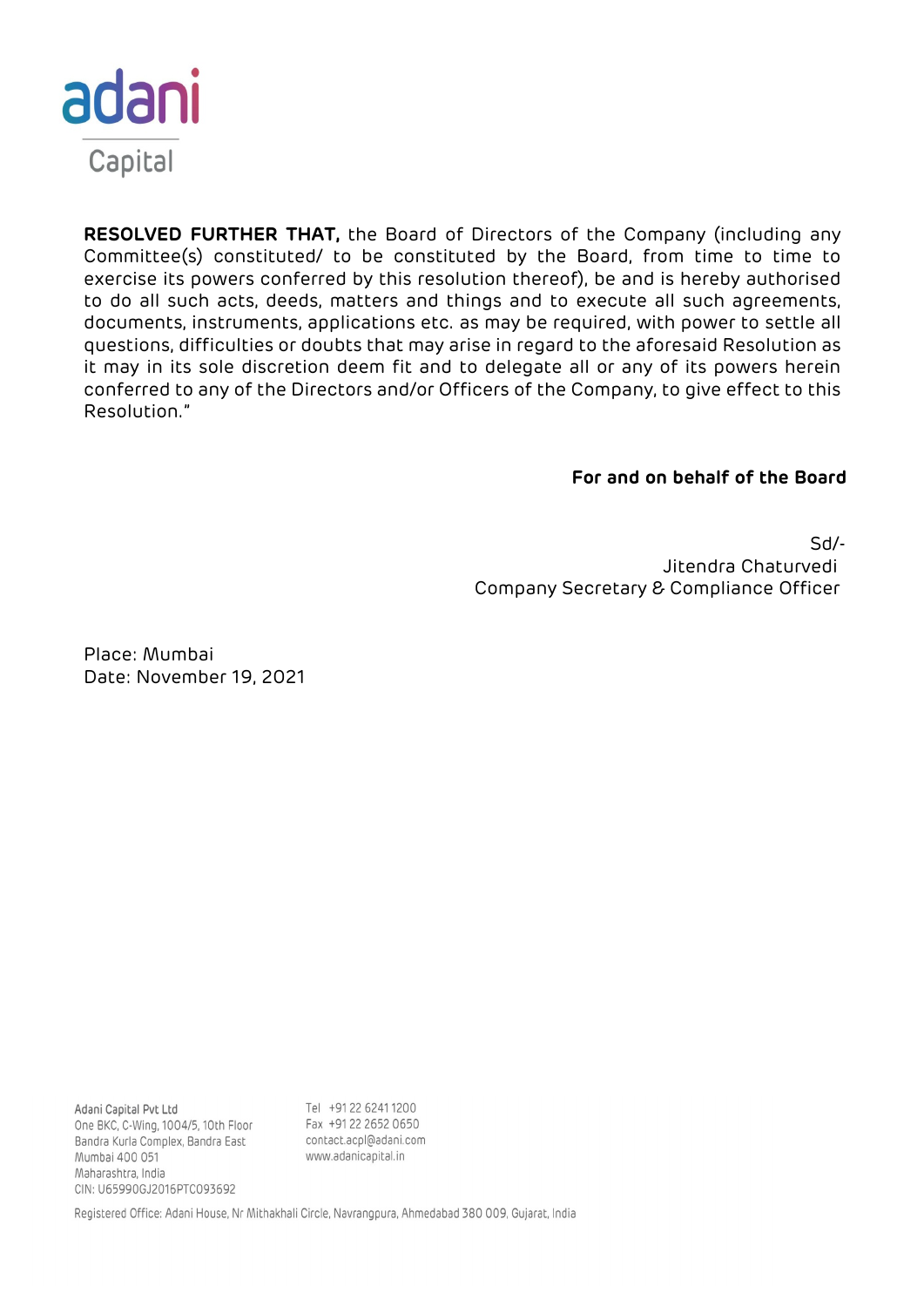

# **Notes**:

- 1. This EGM is being called at Shorter Notice, pursuant to applicable provisions of Companies Act, 2013.
- 2. The Explanatory Statement pursuant to Section 102 of the Companies Act, in respect of the business as set out in the EGM Notice is annexed hereto.
- 3. Corporate Members are requested to send a duly certified copy of the Board Resolution authorising their representative to attend and vote at the Extraordinary General Meeting.
- 4. A member entitled to attend and vote at the meeting is entitled to appoint a proxy to attend and vote instead of himself / herself. The proxy need not be a member. A person can act as proxy on behalf of members not exceeding fifty (50) and holding in the aggregate not more than ten percent of the total share capital of the Company. A member holding more than ten percent of the total share capital of the Company carrying voting rights may appoint a single person as proxy and such person shall not act as a proxy for any other person or shareholder.
- 5. The instrument appointing proxy should however be deposited at the registered office of the Company not later than 48 hours before the commencement of the meeting.

Adani Capital Pvt Ltd One BKC, C-Wing, 1004/5, 10th Floor Bandra Kurla Complex, Bandra East Mumbai 400 051 Maharashtra, India CIN: U65990GJ2016PTC093692

Tel +91 22 6241 1200 Fax +91 22 2652 0650 contact.acpl@adani.com www.adanicapital.in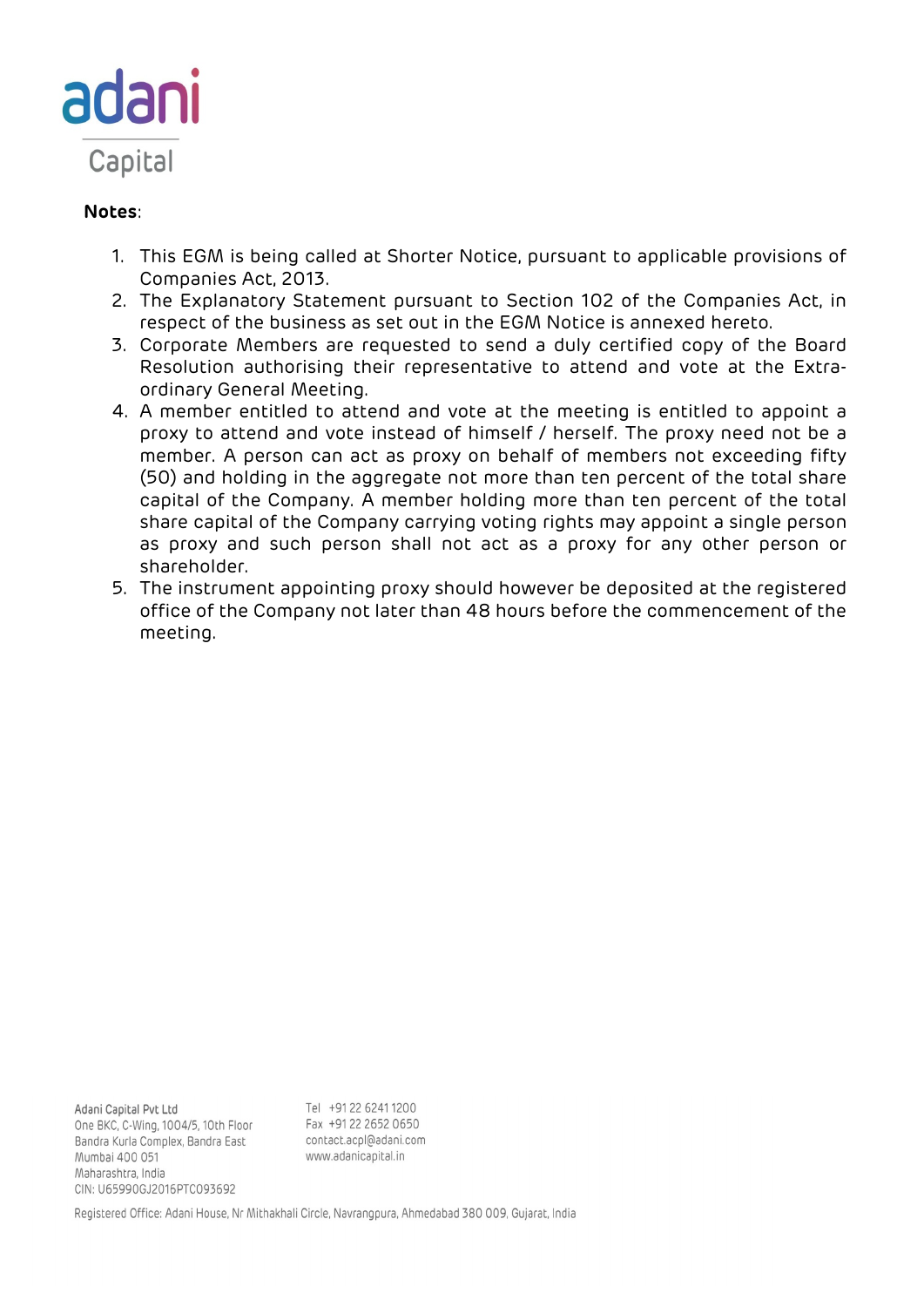

**EXPLANATORY STATEMENT PURSUANT TO SECTION 102 OF THE COMPANIES ACT, 2013**

**Item No. 1**

## **Appointment, remuneration and terms of appointment of Nangia & Co. LLP, Chartered Accountants as Statutory Auditors of the Company in place and to fill the vacancy of S.R. Batliboi & Co. LLP, Chartered Accountants.**

The Members may note that, pursuant to the Guidelines for Appointment of Statutory Central Auditors (SCAs)/Statutory Auditors (SAs) of Commercial Banks (excluding RRBs), UCBs and NBFCs (including HFCs), issued by Reserve Bank of India vide its Circular dated April, 27, 2021, the NBFCs having asset size of not less than Rs. 1,000 Crores are mandatory required to follow the aforesaid guidelines including appointment of the Statutory Auditors of the Company for a Continuous period of 3 years, subject to the Audit Firms, satisfying the eligibility norms, each year.

An audit firm would not be eligible for re-appointment in the same Entity for six years (two tenures) after completion of full or part of one term of the audit tenure.

Further, the RBI has given the timeline upto H2 (Second Half) of FY 2021-22 to adopt the aforesaid guideline.

The Board may note that, the existing Statutory Auditors of the Company S R BATLIBOI & CO LLP, Chartered Accountants were initially appointed at the EGM of the Company held on March 30, 2017 for period of one financial year. He was further re-appointed at the AGM of the Company held on September 28, 2017 for a period of five years i.e. upto the conclusion of AGM of the Company to be held in the year 2022.

As the existing Statutory Auditors have completed the period of 3 years of their appointment, it is required to rotate them and appoint a new Statutory Auditors, pursuant to the aforesaid guidelines read with the applicable provisions of Companies Act, 2013.

Further, the Board of Directors on the recommendation of the Audit Committee at their meeting held on November 11, 2021, have approved the appointment of Nangia & Co. LLP, Chartered Accountants, having FRN 002391C/N500069, who have given their consent for the appointment, as a Statutory Auditors of the Company, for a period of three years i.e. from November 26, 2021 till November 25, 2024, subject to the approval of the Members of the Company.

Adani Capital Pvt Ltd One BKC, C-Wing, 1004/5, 10th Floor Bandra Kurla Complex, Bandra East Mumbai 400 051 Maharashtra, India CIN: U65990GJ2016PTC093692

Tel +91 22 6241 1200 Fax +91 22 2652 0650 contact.acpl@adani.com www.adanicapital.in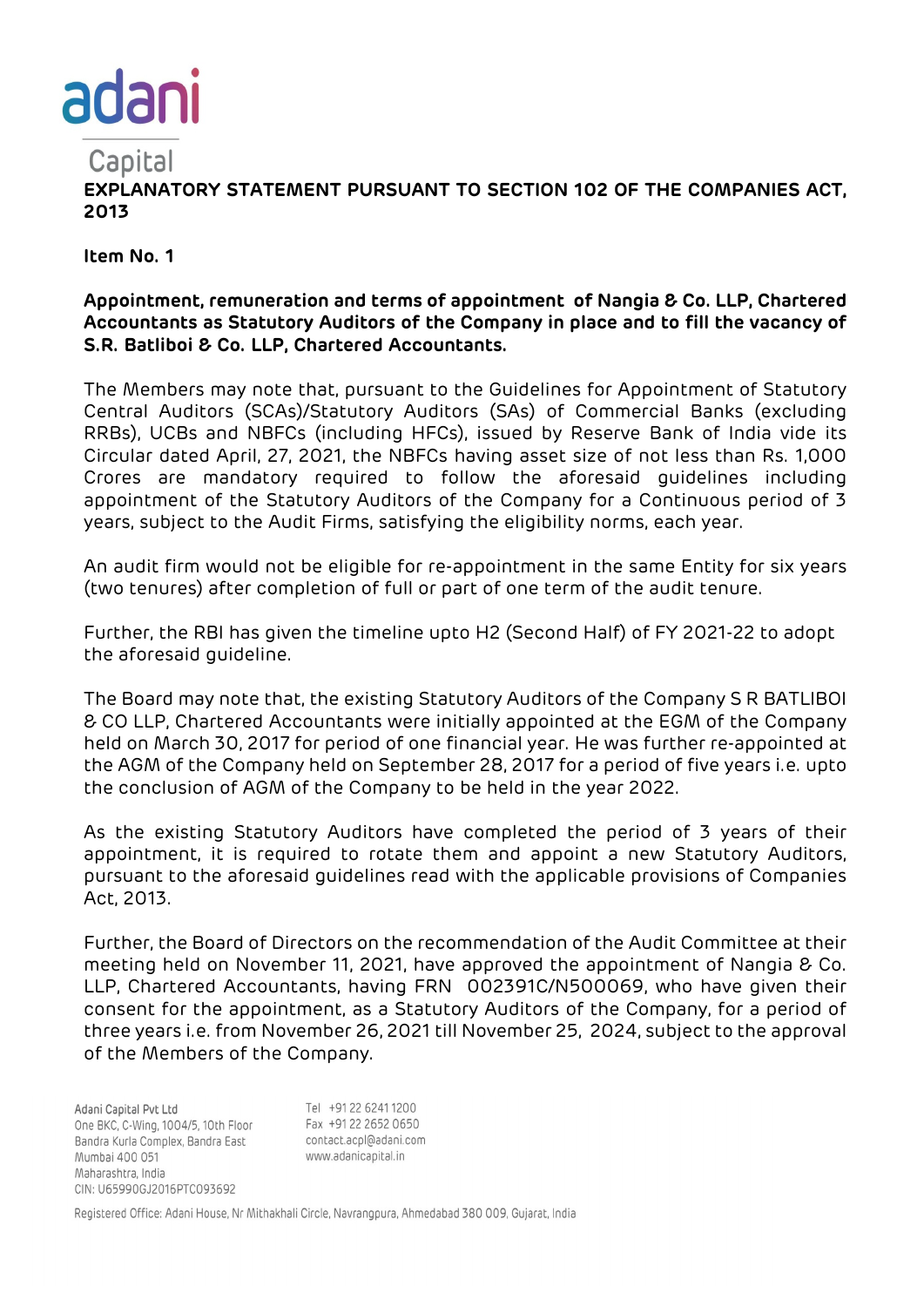

The aforesaid appointment of Nangia & Co. LLP, Chartered Accountants is in place of S R BATLIBOI & CO LLP, Chartered Accountants.

The Board of Directors accordingly, recommends, passing of resolution as set out at Item No. 1 of this Notice for the approval of the Members by way of Special Resolution as per the provisions Guidelines for Appointment of Statutory Central Auditors (SCAs)/Statutory Auditors (SAs) of Commercial Banks (excluding RRBs), UCBs and NBFCs (including HFCs), issued by Reserve Bank of India vide its Circular dated April, 27, 2021 and pursuant to the provisions of section 139 and other applicable provisions of the Companies Act, 2013, for appointment of Nangia & Co. LLP, Chartered Accountants is in place of S R BATLIBOI & CO LLP, Chartered Accountants, as above.

None of the Directors or Key Managerial Personnel of the Company or their relatives, other than to the extent of their shareholding in the Company, if any, are in any way, concerned or interested, financially or otherwise, in the Resolution as set out at Item No. 1 of this Notice.

## **Item No. 2**

The Members may note that, to augment the long term resources of the Company and to maintain sufficient liquidity for meeting funding requirements of its business activities, the Company proposes to raise the Funds from various categories of Lenders and/or Investors inter-alia including Corporates, Mutual Funds, Banks including Foreign branches / subsidiaries of Indian Banks, FPIs, pension funds, HNIs, multilateral and regional financial lenders, and other person or entities, as may be permissible under the applicable law(s), as per the following details:

- 1. Issuance of secured or unsecured, senior or subordinated, listed or unlisted, rated or unrated, coupon bearing or zero coupon, callable or non-callable, vanilla or structured, redeemable, taxable, cumulative or non-cumulative, Non-Convertible Debentures (NCDs) (Hereinafter referred to as "Debentures" or "Debt Securities");
- 2. Commercial Papers;
- 3. External Commercial Borrowings;

Within the aggregate borrowing limit of Rs. 3,000 crores, including the Borrowings/Facilities from Banks and Financial Institutions in form of Term Loan or Working Capital Loan, in one or more tranches, within one year from the date of this EGM.

Tel +91 22 6241 1200 Adani Capital Pvt Ltd One BKC, C-Wing, 1004/5, 10th Floor Bandra Kurla Complex, Bandra East Mumbai 400 051 Maharashtra, India CIN: U65990GJ2016PTC093692

Fax +91 22 2652 0650 contact.acpl@adani.com www.adanicapital.in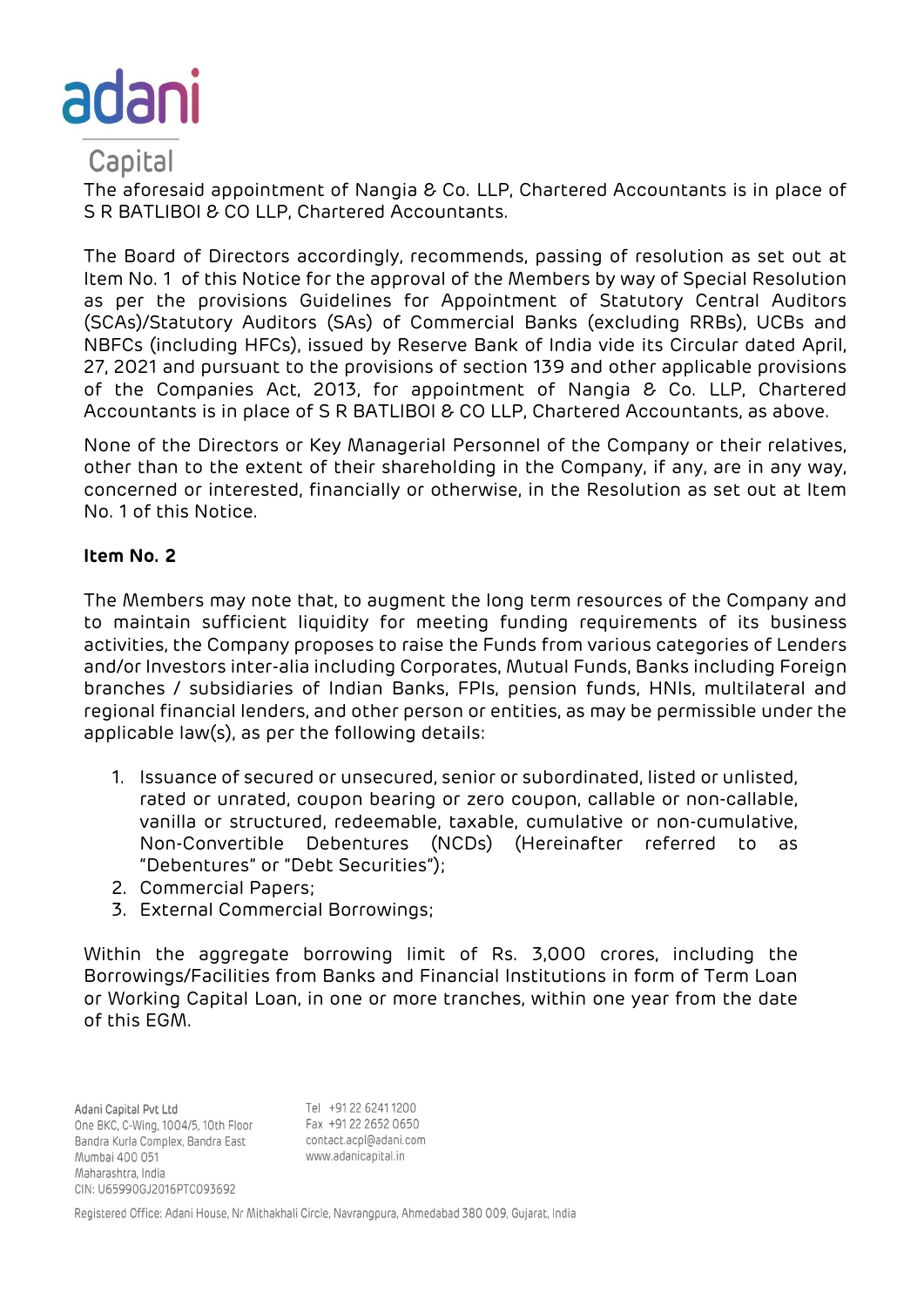

Further, the Board of Directors of the Company at their Meeting held on November 22, 2021 have given their approval, subject to approval of the Members of the Company at this EGM, to raise the funds as above.

Other disclosures as per the applicable provisions of the Companies Act read with the rules made thereunder w.r.t. issuance of Debentures /Debt Securities and Commercial Papers are given herein below:

## **i. Kinds of securities offered and the price at which security is being offered:**

- **1.** Secured or unsecured, senior or subordinated, listed or unlisted, rated or unrated, coupon bearing or zero coupon, callable or non-callable, vanilla or structured, redeemable, taxable, cumulative or non-cumulative, Non-Convertible Debentures (NCDs), Bonds (Hereinafter referred to as Debentures or Debt Securities), at an issue price of Rs. 10 Lakh or as may be permissible under the applicable provisions of Companies Act, 2013, rules made thereunder and Regulation(s), directions issued by Reserve Bank of India, Securities and Exchange Board of India on the time being in force.
- **2.** Commercial Papers, can be issued in denominations of Rs.5 lakh and/or in compliance with RBI Regulations/Directions in this Regard for the time being in force.
- **ii. Basis or justification for the price (including premium, if any) at which the offer or invitation is being made:**

The Debt Securities and the Commercial Papers will be issued at the price as may be agreed between the Company and the Investor, conforming with applicable provisions of Companies Act, 2013, rules made thereunder and Regulations made by RBI.

# **iii. Name and address of valuer who performed valuation:**

Not Applicable in case of Debt Securities

- **iv. Amount which the company intends to raise by way of such Debt Securities and Commercial Papers:** As disclosed above
- **v. Material terms of raising such securities:** As may be disclosed in the Prospectus/ Private Placement Offer Document(s)**.**

Tel +91 22 6241 1200 Adani Capital Pvt Ltd Fax +91 22 2652 0650 One BKC, C-Wing, 1004/5, 10th Floor Bandra Kurla Complex, Bandra East contact.acpl@adani.com www.adanicapital.in Mumbai 400 051 Maharashtra, India CIN: U65990GJ2016PTC093692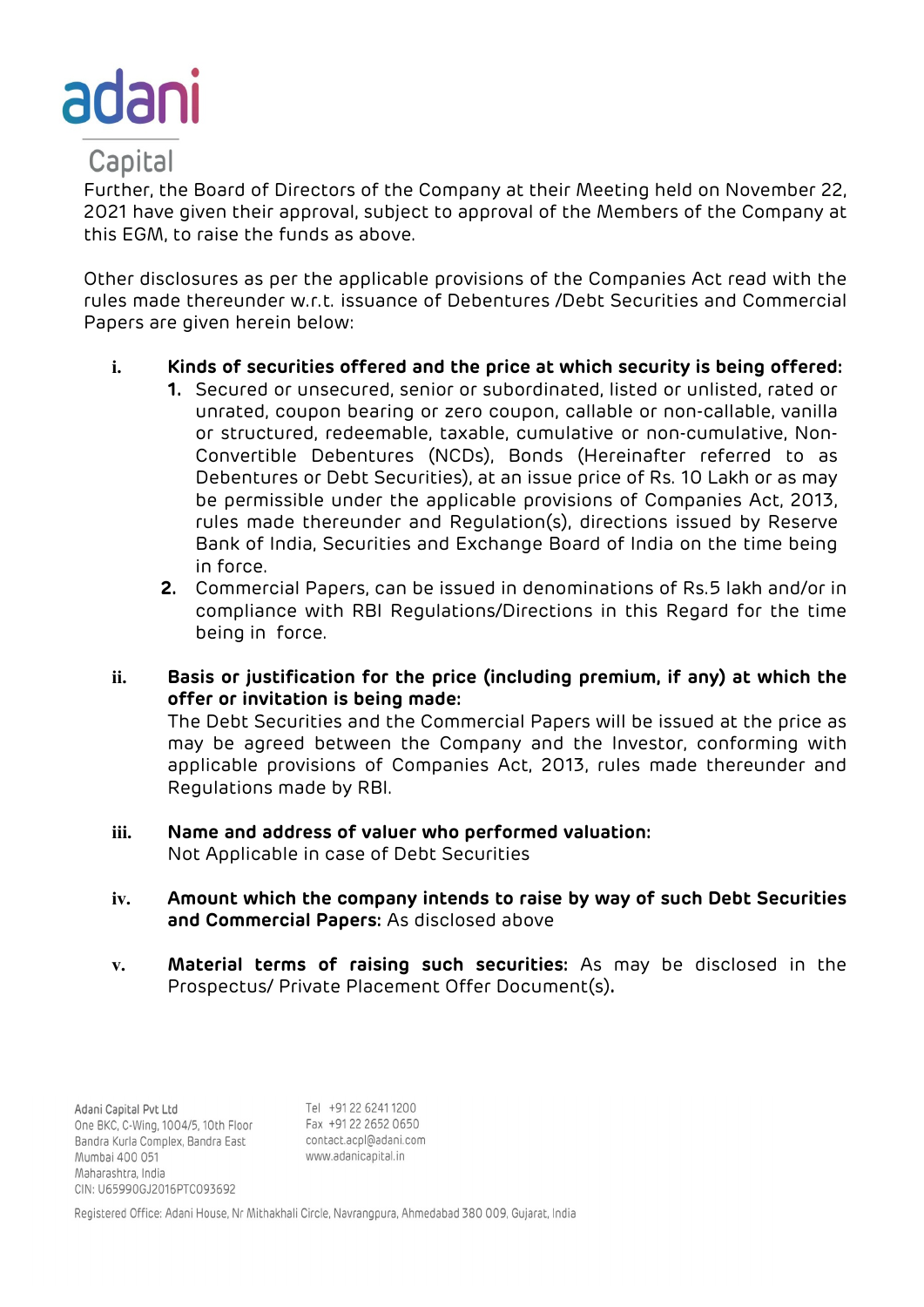

# **vi. Proposed time schedule:**

Company can issue the Debt Securities and Commercial Papers within a period of one year from the date of approval at this EGM for particular tranche/issue as may be disclosed in the Prospectus/ Private Placement Offer Document(s) for particular tranche(s)/issue(s), conforming with applicable provisions of Law(s).

## **vii. Purposes or objects of offer:**

To augment the long-term resources of the Company and to maintain sufficient liquidity for meeting funding requirements of its business activities, Improve Capital to Risk Weighted Assets Ratio, Access to unsecured long term source of fund and/or the Purpose or object as may be mentioned in the Prospectus/ Private Placement Offer Document(s) for particular tranche(s)/issue(s), conforming with applicable provisions of Law(s).

### **viii. Contribution being made by the promoters or directors either as part of the offer or separately in furtherance of objects;**  Not Applicable

### **ix. Tenor:**

As may be disclosed in the Prospectus/ Private Placement Offer Document(s) for particular tranche(s)/issue(s).

## **x. Frequency of Principal repayment & Coupon Payment**

Interest /Coupon will be paid quarterly/ half yearly/ annually and Principal will be repaid on maturity or as may be mentioned in Prospectus/ Private Placement Offer Document(s) for particular tranche(s)/issue(s).

## **xi. Other Principle terms of assets charged as securities:**

As may be disclosed in the Prospectus/ Private Placement Offer Document(s) for particular tranche(s)/issue(s)**.** 

The relevant documents, resolutions passed at the Board and Committee Meetings and other allied documents, if any, being referred in the resolution, would be available at the Registered and Corporate Office of the Company up to the conclusion of this EGM.

Tel +91 22 6241 1200 Adani Capital Pvt Ltd Fax +91 22 2652 0650 One BKC, C-Wing, 1004/5, 10th Floor Bandra Kurla Complex, Bandra East contact.acpl@adani.com www.adanicapital.in Mumbai 400 051 Maharashtra, India CIN: U65990GJ2016PTC093692